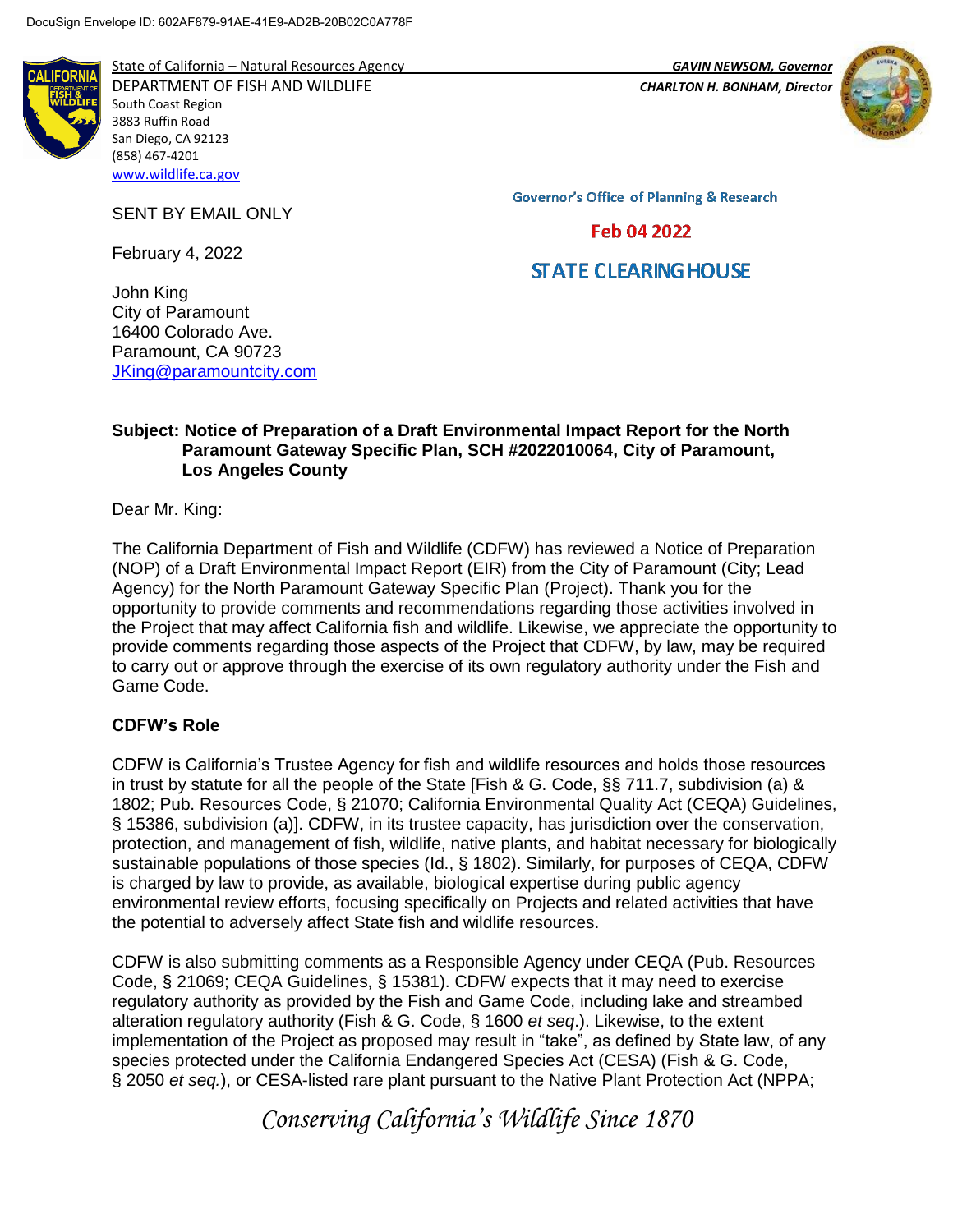John King City of Paramount February 4, 2022 Page 2 of 9

Fish & G. Code, §1900 *et seq.*), CDFW recommends the Project proponent obtain appropriate authorization under the Fish and Game Code.

### **Project Description and Summary**

**Objective:** The Project proposes to combine the Clearwater North Specific Plan and the Howe Orizaba Specific Plan. The Project also proposes to expand the Project site to incorporate parcels along Paramount Boulevard. The Project would include the rezoning of 279 acres. In addition, the maximum residential density within the Project site would be increased. The net change in development is 5,044 residential units and 31,171 square feet of retail and office space in addition to the existing 1,707 residential units and 159,829 square feet of retail and office space. Alongside the zone changes, a plan will be developed to reduce greenhouse gas emissions, increase sustainability efforts, and strengthen the community and its residents.

**Location:** The Project site contains approximately 279 acres within the northern portion of the City of Paramount. The Project site is centered on Paramount Boulevard between Rosecrans Avenue and the City of South Gate. The Project site is bounded by Interstate 105 to the north, Anderson Street to the east, a Union Pacific rail right-of-way to the west, and Rosecrans Avenue to the south.

## **Comments and Recommendations**

CDFW offers the comments and recommendations below to assist the City in adequately identifying, avoiding, and/or mitigating the Project's significant, or potentially significant, direct, and indirect impacts on fish and wildlife (biological) resources. The EIR should provide adequate and complete disclosure of the Project's potential impacts on biological resources [Pub. Resources Code, § 21061; CEQA Guidelines, §§ 15003(i), 15151]. CDFW looks forward to commenting on the EIR when it is available.

### **Specific Comments**

- 1) Nesting Birds. There are trees and shrubs within the Project site that could support nesting birds. Project activities occurring during the nesting bird season, especially in areas providing suitable nesting habitat, could result in the incidental loss of fertile eggs or nestlings, or nest abandonment.
	- a) Migratory nongame native bird species are protected by international treaty under the Federal Migratory Bird Treaty Act (MBTA) of 1918 (Code of Federal Regulations, Title 50, § 10.13). Sections 3503, 3503.5, and 3513 of the California Fish and Game Code prohibit take of all birds and their active nests including raptors and other migratory nongame birds (as listed under the Federal MBTA). It is unlawful to take, possess, or needlessly destroy the nest or eggs of any raptor.
	- b) CDFW recommends that measures be taken to fully avoid impacts to nesting birds and raptors. CDFW recommends the EIR include a measure where future development facilitated by the Project avoids ground-disturbing activities (e.g., mobilizing, staging, drilling, and excavating) and vegetation removal during the avian breeding season which generally runs from February 15 through September 15 (as early as January 1 for some raptors) to avoid take of birds, raptors, or their eggs.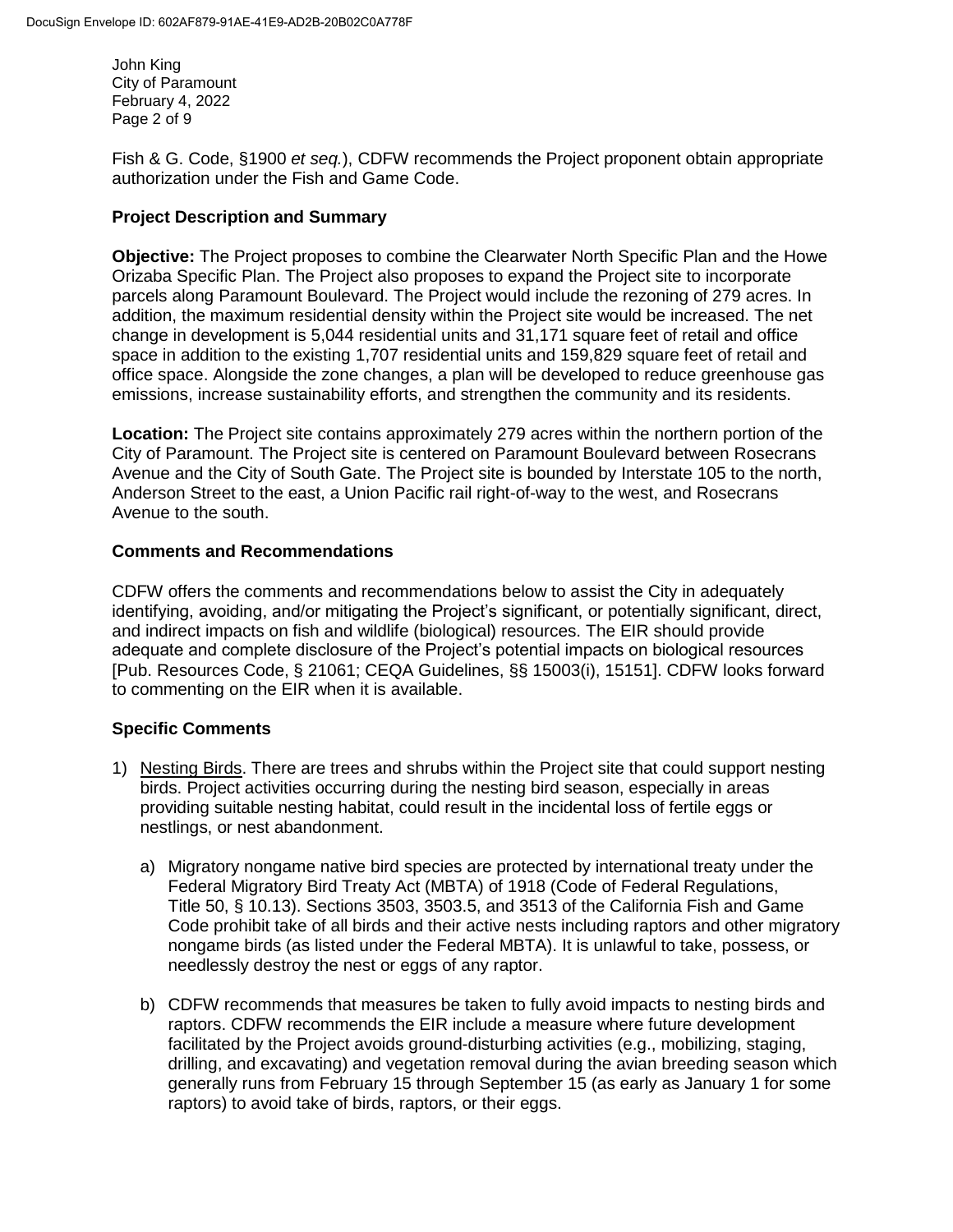John King City of Paramount February 4, 2022 Page 3 of 9

> c) If impacts to nesting birds and raptors cannot be avoided, CDFW recommends the EIR include measures where future development facilitated by the Project mitigates for impacts. CDFW recommends surveys by a qualified biologist with experience conducting breeding bird and raptor surveys. Surveys are needed to detect protected native birds and raptors occurring in suitable nesting habitat that may be disturbed and any other such habitat within 300 feet of the Project disturbance area, to the extent allowable and accessible. For raptors, this radius should be expanded to 500 feet and 0.5 mile for special status species, if feasible. Project personnel, including all contractors working on site, should be instructed on the sensitivity of the area. Reductions in the nest buffer distance may be appropriate depending on the avian species involved, ambient levels of human activity, screening vegetation, or possibly other factors.

## **General Comments**

- 2) Biological Baseline Assessment. The EIR should provide an adequate biological resources assessment, including a complete assessment and impact analysis of the flora and fauna within and adjacent to the Project site and where the Project may result in ground disturbance. The assessment and analysis should place emphasis upon identifying endangered, threatened, sensitive, regionally, and locally unique species, and sensitive habitats. Impact analysis will aid in determining any direct, indirect, and cumulative biological impacts, as well as specific mitigation or avoidance measures necessary to offset those impacts. CDFW recommends avoiding any sensitive natural communities found on or adjacent to the Project site. CDFW also considers impacts to California Species of Special Concern a significant direct and cumulative adverse effect without implementing appropriate avoidance and/or mitigation measures. An environmental document should include the following information:
	- a) Information on the regional setting that is critical to an assessment of environmental impacts, with special emphasis on resources that are rare or unique to the region [CEQA Guidelines, § 15125(c)]. The EIR should include measures to fully avoid and otherwise protect Sensitive Natural Communities from Project-related impacts. CDFW considers these communities as threatened habitats having both regional and local significance. Plant communities, alliances, and associations with a state-wide ranking of S1, S2, and S3 should be considered sensitive and declining at the local and regional level. These ranks can be obtained by visiting the [Vegetation Classification and Mapping Program -](https://wildlife.ca.gov/Data/VegCAMP/Natural-Communities) [Natural Communities](https://wildlife.ca.gov/Data/VegCAMP/Natural-Communities) webpage (CDFW 2021a);
	- b) A thorough, recent, floristic-based assessment of special status plants and natural communities following CDFW's Protocols for Surveying [and Evaluating Impacts to](https://nrm.dfg.ca.gov/FileHandler.ashx?DocumentID=18959&inline)  [Special Status Native Plant Populations and Sensitive Natural Communities](https://nrm.dfg.ca.gov/FileHandler.ashx?DocumentID=18959&inline) (CDFW 2018). Adjoining habitat areas should be included where Project construction and activities could lead to direct or indirect impacts off site;
	- c) Floristic, alliance- and/or association-based mapping and vegetation impact assessments conducted at a Project site and within the neighboring vicinity. The Manual [of California Vegetation](http://vegetation.cnps.org/) (MCV), second edition, should also be used to inform this mapping and assessment (Sawyer et al. 2009). Adjoining habitat areas should be included in this assessment where Project activities could lead to direct or indirect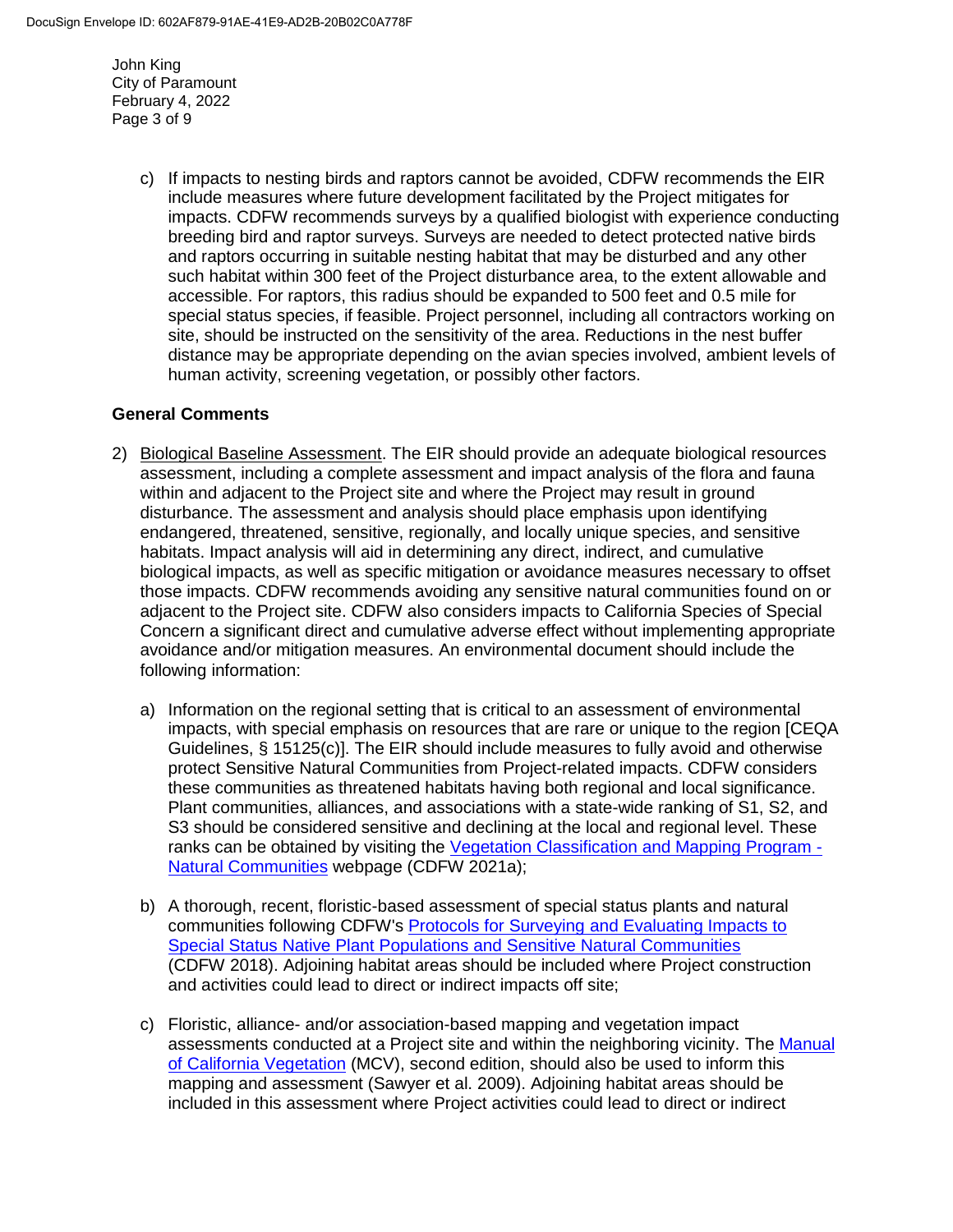John King City of Paramount February 4, 2022 Page 4 of 9

> impacts off site. Habitat mapping at the alliance level will help establish baseline vegetation conditions;

- d) A complete, recent, assessment of the biological resources associated with each habitat type on site and within adjacent areas that could also be affected by a Project. CDFW's [California Natural Diversity Database](https://wildlife.ca.gov/Data/CNDDB) (CNDDB) in Sacramento should be contacted to obtain current information on any previously reported sensitive species and habitat (CDFW 2021b). An assessment should include a nine-quadrangle search of the CNDDB to determine a list of species potentially present at a Project site. A lack of records in the CNDDB does not mean that rare, threatened, or endangered plants and wildlife do not occur in the Project site. Field verification for the presence or absence of sensitive species is necessary to provide a complete biological assessment for adequate CEQA review [CEQA Guidelines, § 15003(i)];
- e) A complete, recent, assessment of rare, threatened, and endangered, and other sensitive species on site and within the area of potential effect, including California Species of Special Concern and California Fully Protected Species (Fish & G. Code, §§ 3511, 4700, 5050, and 5515). Species to be addressed should include all those which meet the CEQA definition of endangered, rare, or threatened species (CEQA Guidelines, § 15380). Seasonal variations in use of a Project site should also be addressed such as wintering, roosting, nesting, and foraging habitat. Focused speciesspecific surveys, conducted at the appropriate time of year and time of day when the sensitive species are active or otherwise identifiable, may be required if suitable habitat is present. See CDFW's [Survey and Monitoring Protocols and Guidelines](https://wildlife.ca.gov/conservation/survey-protocols) for established survey protocol for select species (CDFW 2021c). Acceptable species-specific survey procedures may be developed in consultation with CDFW and the USFWS; and,
- f) A recent wildlife and rare plant survey. CDFW generally considers biological field assessments for wildlife to be valid for a one-year period, and assessments for rare plants may be considered valid for a period of up to three years. Some aspects of a proposed Project may warrant periodic updated surveys for certain sensitive taxa, particularly if build out could occur over a protracted time frame or in phases.
- 3) Disclosure. A DEIR should provide an adequate, complete, and detailed disclosure about the effect which a proposed Project is likely to have on the environment (Pub. Resources Code, § 20161; CEQA Guidelines, §15151). Adequate disclosure is necessary so CDFW may provide comments on the adequacy of proposed avoidance, minimization, or mitigation measures, as well as to assess the significance of the specific impact relative to plant and wildlife species impacted (e.g., current range, distribution, population trends, and connectivity).
- 4) Mitigation Measures. Public agencies have a duty under CEQA to prevent significant, avoidable damage to the environment by requiring changes in projects through the use of feasible alternatives or mitigation measures [CEQA Guidelines, §§ 15002(a)(3), 15021]. Pursuant to CEQA Guidelines section 15126.4, an environmental document "shall describe feasible measures which could mitigate for impacts below a significant level under CEQA."
	- a) Level of Detail. Mitigation measures must be feasible, effective, implemented, and fully enforceable/imposed by the Lead Agency through permit conditions, agreements, or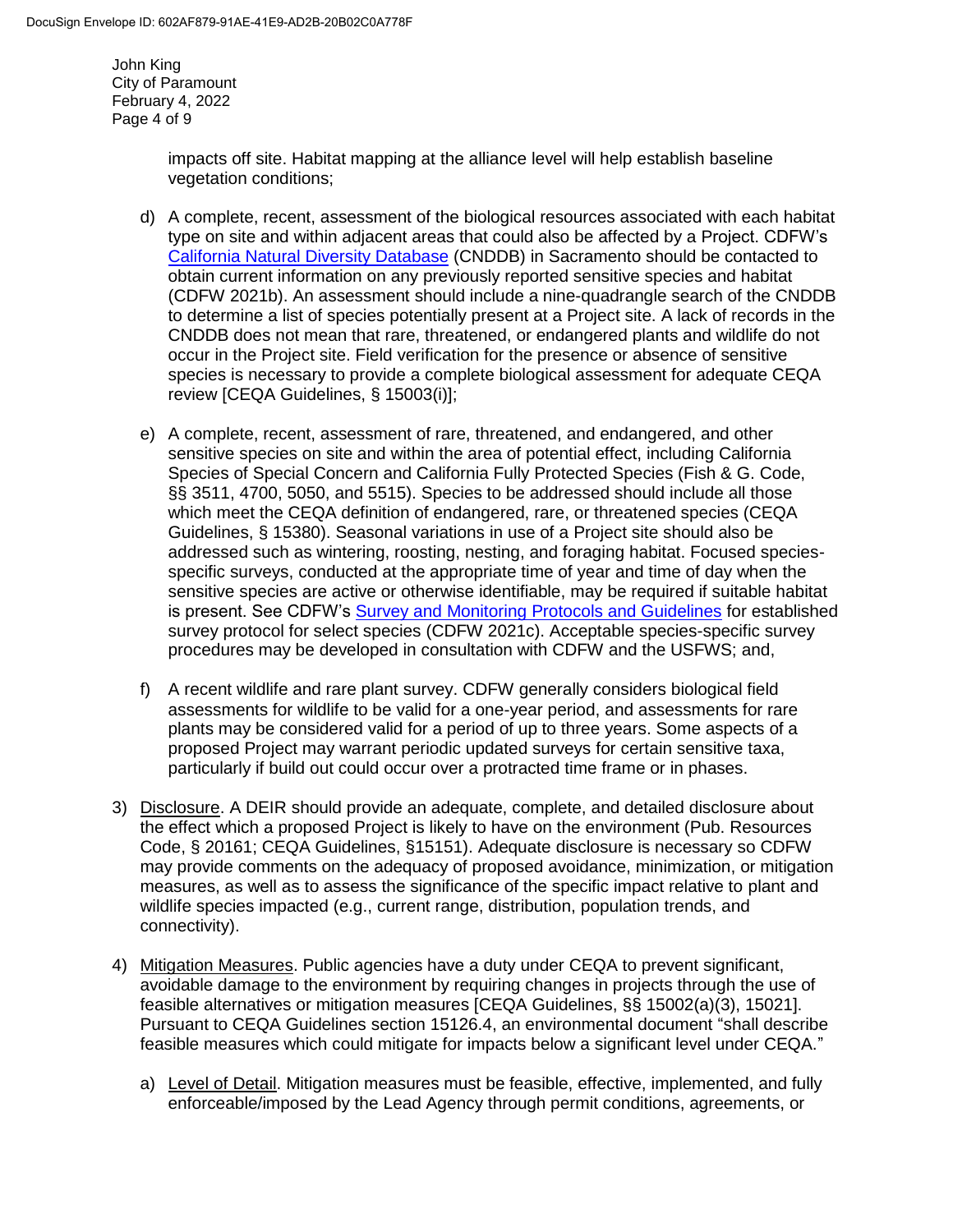John King City of Paramount February 4, 2022 Page 5 of 9

> other legally binding instruments (Pub. Resources Code, § 21081.6(b); CEQA Guidelines, § 15126.4). A public agency "shall provide the measures that are fully enforceable through permit conditions, agreements, or other measures" (Pub. Resources Code, § 21081.6). CDFW recommends that the City provide mitigation measures that are specific, detailed (i.e., responsible party, timing, specific actions, location), and clear in order for a measure to be fully enforceable and implemented successfully via a mitigation monitoring and/or reporting program (Pub. Resources Code, § 21081.6; CEQA Guidelines, § 15097). Adequate disclosure is necessary so CDFW may provide comments on the adequacy and feasibility of proposed mitigation measures.

- b) Disclosure of Impacts. If a proposed mitigation measure would cause one or more significant effects, in addition to impacts caused by the Project as proposed, the EIR should include a discussion of the effects of proposed mitigation measures [CEQA Guidelines,  $\S$  15126.4(a)(1)]. In that regard, the EIR should provide an adequate, complete, and detailed disclosure about a project's proposed mitigation measure(s). Adequate disclosure is necessary so CDFW may assess the potential impacts of proposed mitigation measures.
- 5) Data. CEQA requires that information developed in environmental impact reports be incorporated into a database which may be used to make subsequent or supplemental environmental determinations [Pub. Resources Code, § 21003, subd. (e)]. Accordingly, please report any special status species and natural communities detected by completing and submitting [CNDDB Field Survey Forms](https://wildlife.ca.gov/Data/CNDDB/Submitting-Data) (CDFW 2021d). The City should ensure data collected for the preparation of the EIR be properly submitted, with all data fields applicable filled out. The data entry should also list pending development as a threat and then update this occurrence after impacts have occurred.
- 6) Biological Direct, Indirect, and Cumulative Impacts. CDFW recommends providing a thorough discussion of direct, indirect, and cumulative impacts expected to adversely affect biological resources, with specific measures to offset such impacts. The EIR should address the following:
	- a) A discussion regarding Project-related indirect impacts on biological resources, including resources in nearby public lands, open space, adjacent natural habitats, riparian ecosystems, and any designated and/or proposed or existing reserve lands [e.g., preserve lands associated with a Natural Community Conservation Plan (Fish & G. Code, § 2800 et. seq.)]. Impacts on, and maintenance of, wildlife corridor/movement areas, including access to undisturbed habitats in adjacent areas, should be fully evaluated in the EIR;
	- b) A discussion of both the short-term and long-term effects to species population distribution and concentration and alterations of the ecosystem supporting the species impacted [CEQA Guidelines, § 15126.2(a)];
	- c) A discussion of potential adverse impacts from lighting, noise, temporary and permanent human activity, and exotic species, and identification of any mitigation measures;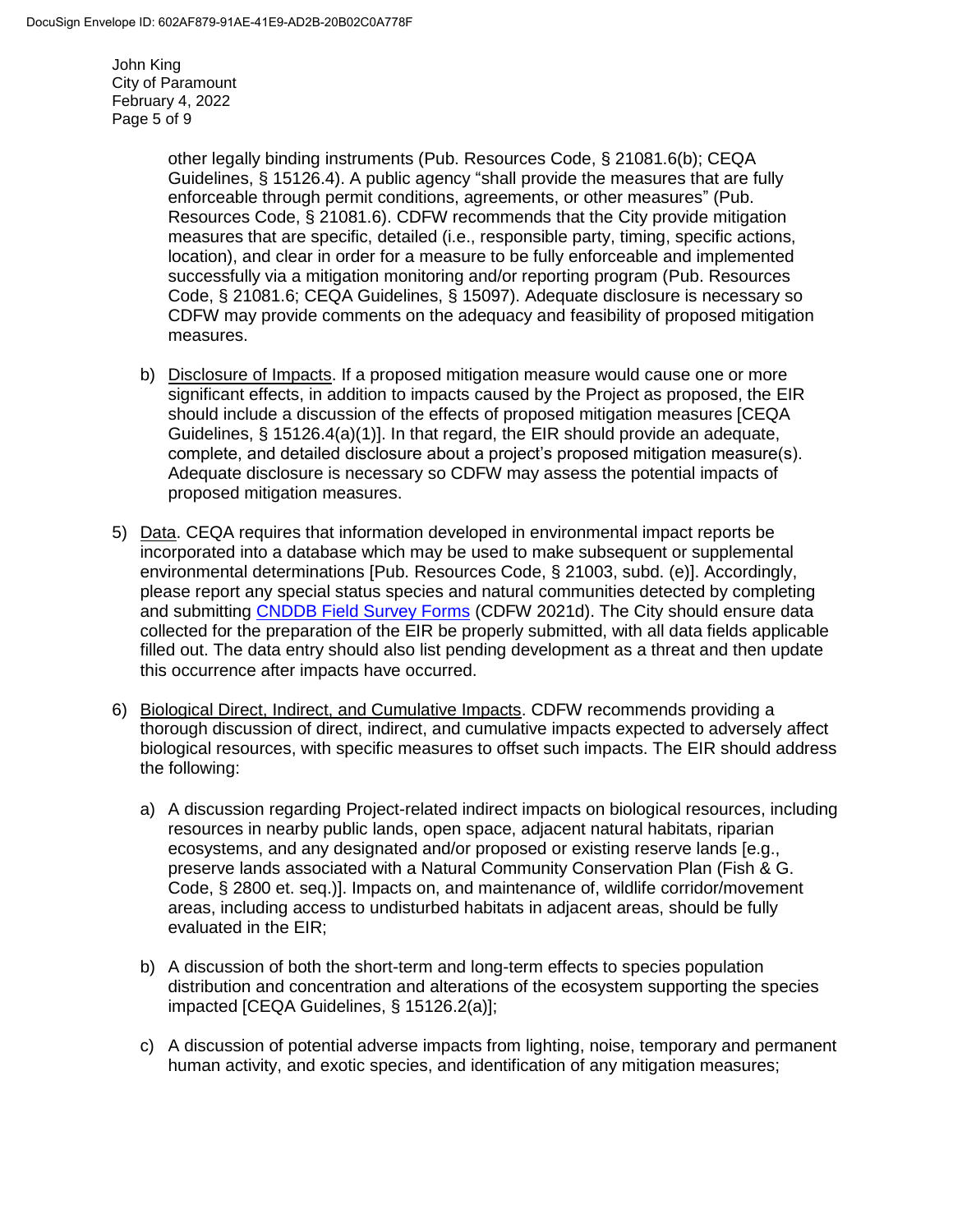John King City of Paramount February 4, 2022 Page 6 of 9

- d) A discussion of Project-related changes on drainage patterns; the volume, velocity, and frequency of existing and post-Project surface flows; polluted runoff; soil erosion and/or sedimentation in streams and water bodies; and post-Project fate of runoff from the Project sites. The discussion should also address the potential water extraction activities and the potential resulting impacts on the habitat (if any) supported by the groundwater. Mitigation measures proposed to alleviate such Project impacts should be included;
- e) An analysis of impacts from proposed changes to land use designations and zoning, and existing land use designation and zoning located nearby or adjacent to natural areas that may inadvertently contribute to wildlife-human interactions. A discussion of possible conflicts and mitigation measures to reduce these conflicts should be included in the EIR; and,
- f) A cumulative effects analysis, as described under CEQA Guidelines section 15130. General and specific plans, as well as past, present, and anticipated future projects, should be analyzed relative to their impacts on similar plant and wildlife species, habitat, and vegetation communities. If the City determines that the Project would not have a cumulative impact, the EIR should indicate why the cumulative impact is not significant. The City's conclusion should be supported by facts and analyses [CEQA Guidelines, § 15130(a)(2)].
- 7) Project Description and Alternatives. To enable CDFW to adequately review and comment on the proposed Project from the standpoint of the protection of plants, fish, and wildlife, we recommend the following information be included in the EIR:
	- a) A complete discussion of the purpose and need for, and description of, the proposed Project, including all staging areas; access routes to the construction and staging areas; fuel modification footprint; and grading footprint;
	- b) Pursuant to CEQA Guidelines section 15126.6(a), an environmental document "shall describe a reasonable range of potentially feasible alternatives to the Project, or to the location of the Project, which would feasibly attain most of the basic objectives of the Project but would avoid or substantially lessen any of the significant effects of the Project." CEQA Guidelines section 15126.6(f)(2) states if the Lead Agency concludes that no feasible alternative locations exist, it must disclose the reasons for this conclusion and should include reasons in the environmental document; and,
	- c) A range of feasible alternatives to the Project location and design features to avoid or otherwise minimize direct and indirect impacts to sensitive biological resources and wildlife movement areas. CDFW recommends the City consider configuring Project construction and activities, as well as the development footprint, in such a way as to fully avoid impacts to sensitive and special status plants and wildlife species, habitat, and sensitive vegetation communities. CDFW also recommends the City consider establishing appropriate setbacks from sensitive and special status biological resources. Setbacks should not be impacted by ground disturbance or hydrological changes for the duration of the Project and from any future development. As a general rule, CDFW recommends reducing or clustering the development footprint to retain unobstructed spaces for vegetation and wildlife and provide connections for wildlife between properties and minimize obstacles to open space.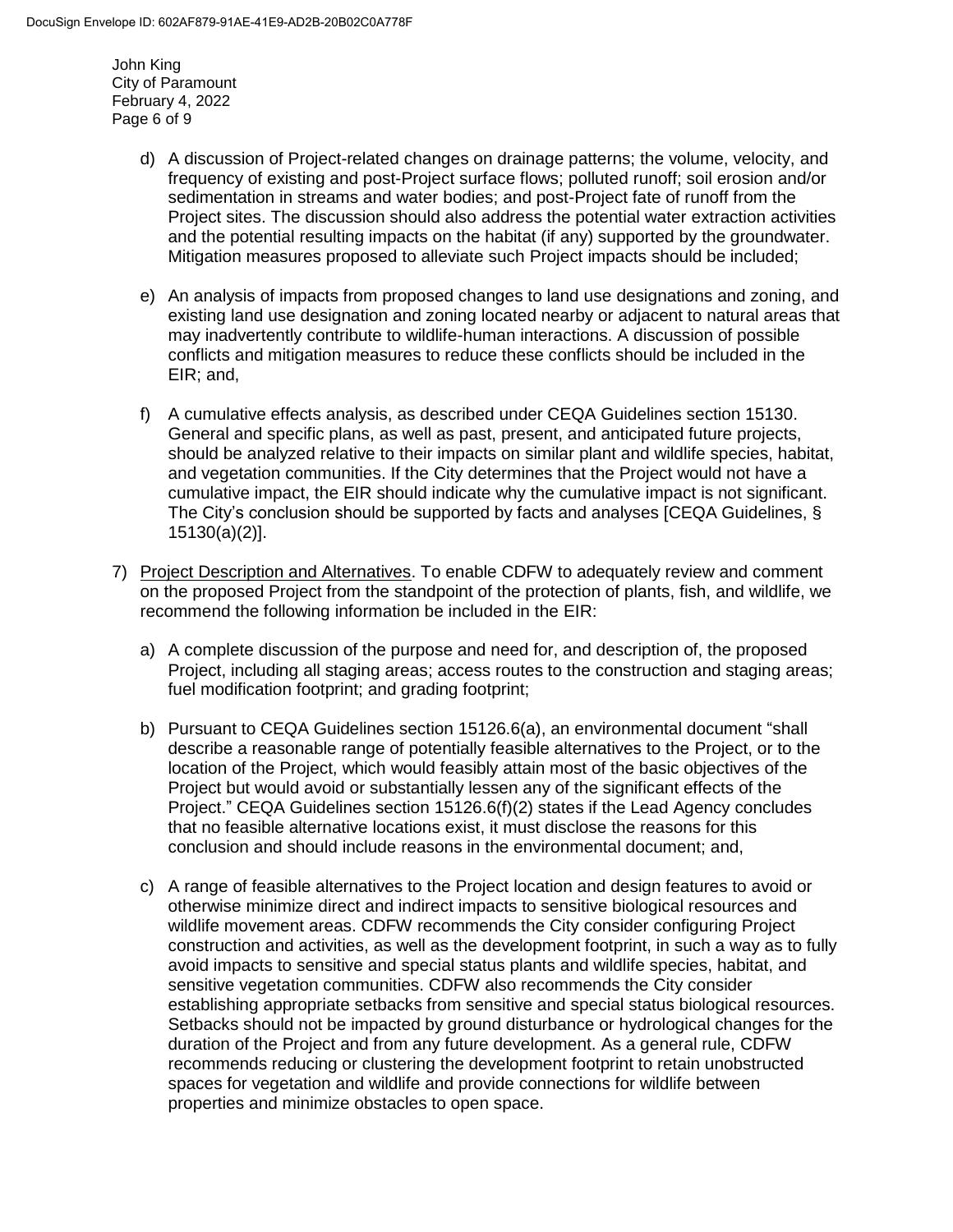John King City of Paramount February 4, 2022 Page 7 of 9

> Project alternatives should be thoroughly evaluated, even if an alternative would impede, to some degree, the attainment of the Project objectives or would be more costly (CEQA Guidelines, § 15126.6). The EIR "shall" include sufficient information about each alternative to allow meaningful evaluation, public participation, analysis, and comparison with the proposed Project (CEQA Guidelines, § 15126.6).

- d) Where the Project may impact aquatic and riparian resources, CDFW recommends the City consider alternatives that would fully avoid impacts to such resources. CDFW also recommends alternatives that would allow not impede, alter, or otherwise modify existing surface flow; watercourse and meander; and water-dependent ecosystems and vegetation communities. Project-related designs should consider elevated crossings to avoid channelizing or narrowing of streams. Any modifications to a river, creek, or stream may cause or magnify upstream bank erosion, channel incision, and drop in water level and cause the stream to alter its course of flow.
- 8) CESA. CDFW considers adverse impacts to a species protected by CESA to be significant without mitigation under CEQA. As to CESA, take of any endangered, threatened, candidate species, or CESA-listed plant species that results from the Project is prohibited, except as authorized by state law (Fish & G. Code §§ 2080, 2085; Cal. Code Regs., tit. 14, §786.9). Consequently, if the Project or any Project-related activity will result in take of a species designated as endangered or threatened, or a candidate for listing under CESA, CDFW recommends that the Project proponent seek appropriate take authorization under CESA prior to implementing the Project. Appropriate authorization from CDFW may include an Incidental Take Permit (ITP) or a consistency determination in certain circumstances, among other options [Fish & G. Code, §§ 2080.1, 2081, subds. (b) and (c)]. Early consultation is encouraged, as significant modification to a Project and mitigation measures may be required in order to obtain a CESA Permit. Revisions to the Fish and Game Code, effective January 1998, may require that CDFW issue a separate CEQA document for the issuance of an ITP unless the Project CEQA document addresses all Project impacts to CESA-listed species and specifies a mitigation monitoring and reporting program that will meet the requirements of an ITP. For these reasons, biological mitigation monitoring and reporting proposals should be of sufficient detail and resolution to satisfy the requirements for a CESA ITP.
- **9)** Compensatory Mitigation. The EIR should include mitigation measures for adverse Projectrelated direct or indirect impacts to sensitive plants, animals, and habitats. Mitigation measures should emphasize avoidance and reduction of Project-related impacts. For unavoidable impacts, on-site habitat restoration or enhancement should be discussed in detail. If on-site mitigation is not feasible or would not be biologically viable and therefore not adequately mitigate the loss of biological functions and values, off-site mitigation through habitat creation and/or acquisition and preservation in perpetuity should be addressed. Areas proposed as mitigation lands should be protected in perpetuity with a conservation easement, financial assurance and dedicated to a qualified entity for long-term management and monitoring. Under Government Code, section 65967, the Lead Agency must exercise due diligence in reviewing the qualifications of a governmental entity, special district, or nonprofit organization to effectively manage and steward land, water, or natural resources on mitigation lands it approves.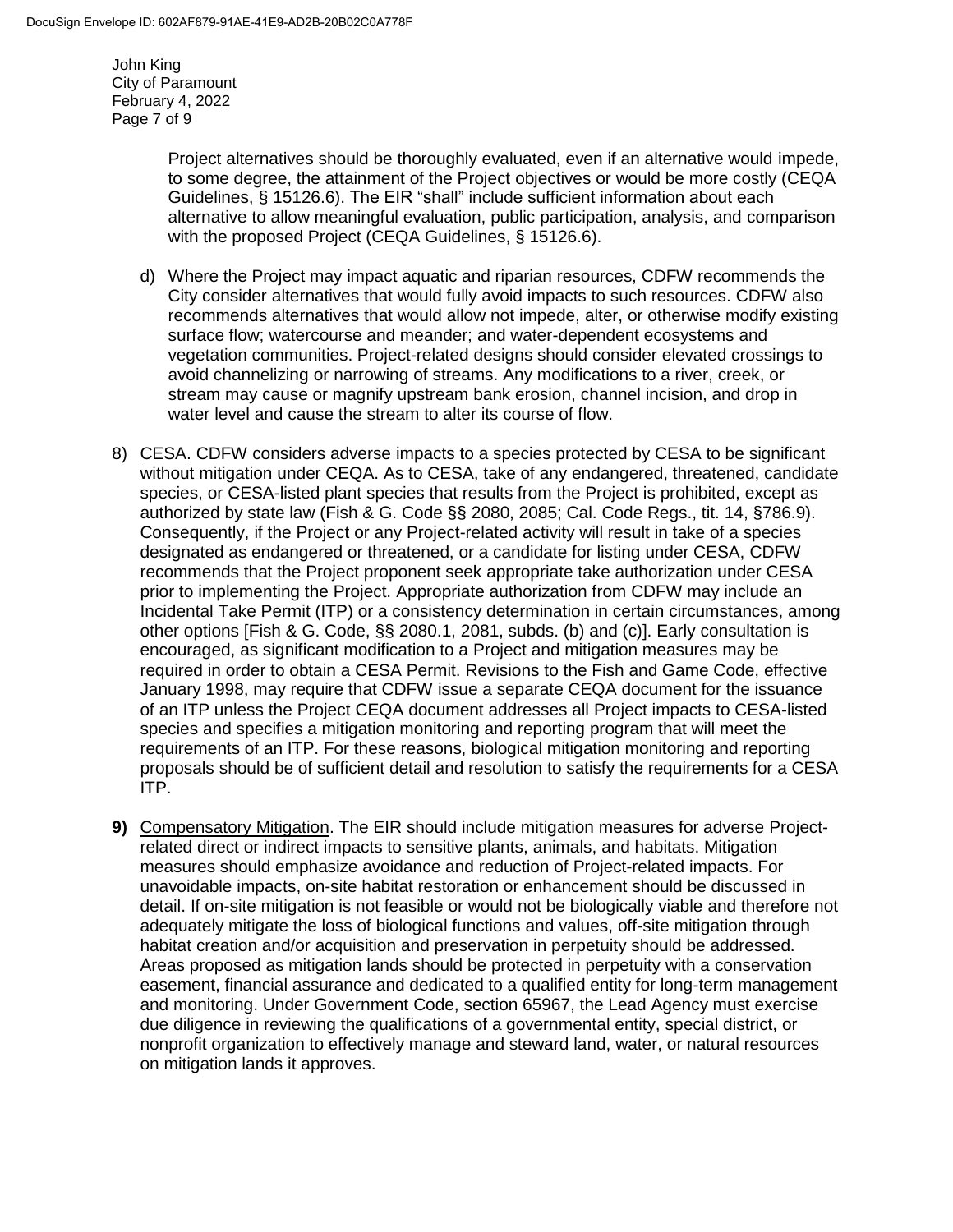John King City of Paramount February 4, 2022 Page 8 of 9

**10)** Long-term Management of Mitigation Lands. For proposed preservation and/or restoration, an EIR should include measures to protect the targeted habitat values from direct and indirect negative impacts in perpetuity. The objective should be to offset the Project-induced qualitative and quantitative losses of wildlife habitat values. Issues that should be addressed include (but are not limited to) restrictions on access, proposed land dedications, monitoring and management programs, control of illegal dumping, water pollution, and increased human intrusion. An appropriate non-wasting endowment should be set aside to provide for long-term management of mitigation lands.

### **Conclusion**

We appreciate the opportunity to comment on the NOP for the North Paramount Gateway Specific Plan to assist the City of Paramount in identifying and mitigating Project impacts on biological resources. If you have any questions or comments regarding this letter, please contact Julisa Portugal, Environmental Scientist, at [Julisa.Portugal@wildlife.ca.gov](mailto:Julisa.Portugal@wildlife.ca.gov) or (562)330-7563.

Sincerely,

-DocuSigned by: hot life

 $-5991E19EF8094C3...$ Victoria Tang signing for

Erinn Wilson-Olgin Environmental Program Manager I South Coast Region

#### ec: CDFW

Erinn Wilson-Olgin, Los Alamitos – [Erinn.Wilson-Olgin@wildlife.ca.gov](mailto:Erinn.Wilson-Olgin@wildlife.ca.gov) Victoria Tang, Los Alamitos – [Victoria.Tang@wildlife.ca.gov](mailto:Victoria.Tang@wildlife.ca.gov) Ruby Kwan-Davis, Los Alamitos – [Ruby.Kwan-Davis@wildlife.ca.gov](mailto:Ruby.Kwan-Davis@wildlife.ca.gov) Felicia Silva, Los Alamitos – [Felicia.Silva@wildlife.ca.gov](mailto:Felicia.Silva@wildlife.ca.gov) Cindy Hailey, San Diego – [Cindy.Hailey@wildlife.ca.gov](mailto:Cindy.Hailey@wildlife.ca.gov) CEQA Program Coordinator, Sacramento - CEQACommentLetters@wildlife.ca.gov State Clearinghouse, Office of Planning and Research – [State.Clearinghouse@opr.ca.gov](mailto:State.Clearinghouse@opr.ca.gov)

### **References:**

- [CDFWa] California Department of Fish and Wildlife. 2021. Natural Communities. Accessed at: [https://wildlife.ca.gov/Data/VegCAMP/Natural-Communities.](https://wildlife.ca.gov/Data/VegCAMP/Natural-Communities)
- [CDFWb] California Department of Fish and Wildlife. 2021. California Natural Diversity Database. Available from:<https://wildlife.ca.gov/Data/CNDDB>
- [CDFWc] California Department of Fish and Wildlife. 2021. Survey and Monitoring Protocols and Guidelines. Available from:<https://wildlife.ca.gov/conservation/survey-protocols>
- [CDFWd] California Department of Fish and Wildlife. 2021. Submitting Data to the CNDDB. Available from:<https://wildlife.ca.gov/Data/CNDDB/Submitting-Data>